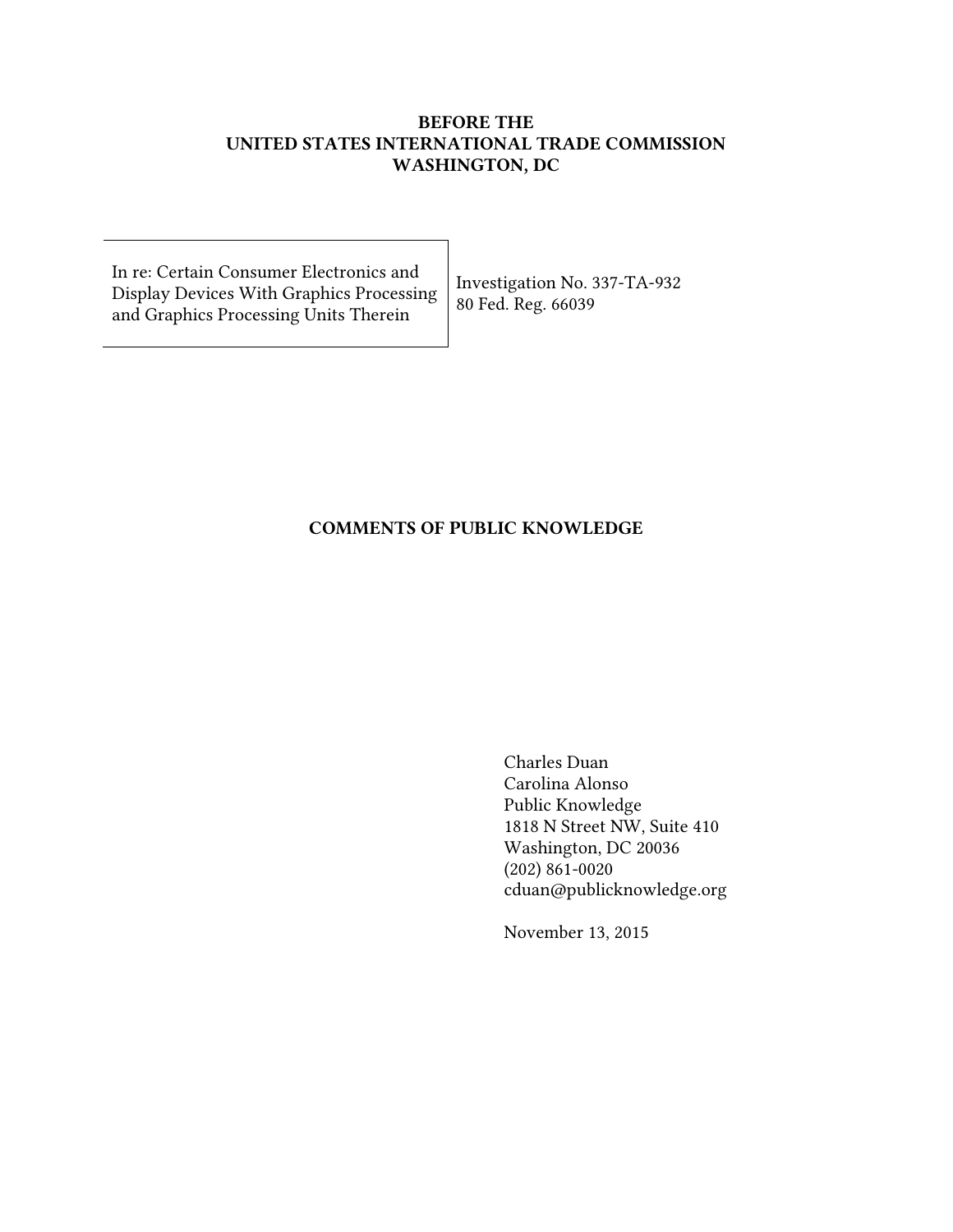Public Knowledge respectfully submits the following comments in response to the Request for Comments on the Public Interest dated October 28, 2015. In this investigation contemplating exclusion and cease and desist orders on certain mobile phones and other devices, the Request for Comments solicits input on "any public health, safety, or welfare concerns in the United States" relating to such orders, as well as "how the limited exclusion order and cease and desist order would impact consumers in the United States."

An exclusion order $^1$  on mobile phone devices could negatively impact United States consumers, and particularly their health, safety and welfare. This is because mobile Internet access is vitally important today—not merely for entertainment, but for healthcare, public participation, and essential communication. Traditionally underserved communities of consumers, such as rural areas that lack the broadband infrastructure taken for granted in large cities, rely on mobile phones for Internet access. An exclusion order would undercut mobile phone market competition, potentially raising prices to the point of inaccessibility especially to those who most rely on mobile phone service for Internet access.

These are serious concerns to public health, safety, and welfare, affecting an important constituency of United States consumers, and they require the Commission's careful consideration before issuance of any exclusion order.

#### I. Interest of Commenter

Public Knowledge is a non-profit organization that is dedicated to preserving the openness of the Internet and the public's access to knowledge, promoting creativity through balanced intellectual property rights, and upholding the rights of consumers to use innovative technology lawfully.

Public Knowledge has frequently commented on access to communications and mobile competition. It is currently an intervenor in the ongoing FCC Open Internet (net neutrality)

 $1$  For purposes of simplicity, these comments will use the phrase "exclusion order" to refer to both the proposed limited exclusion order and the proposed cease and desist order.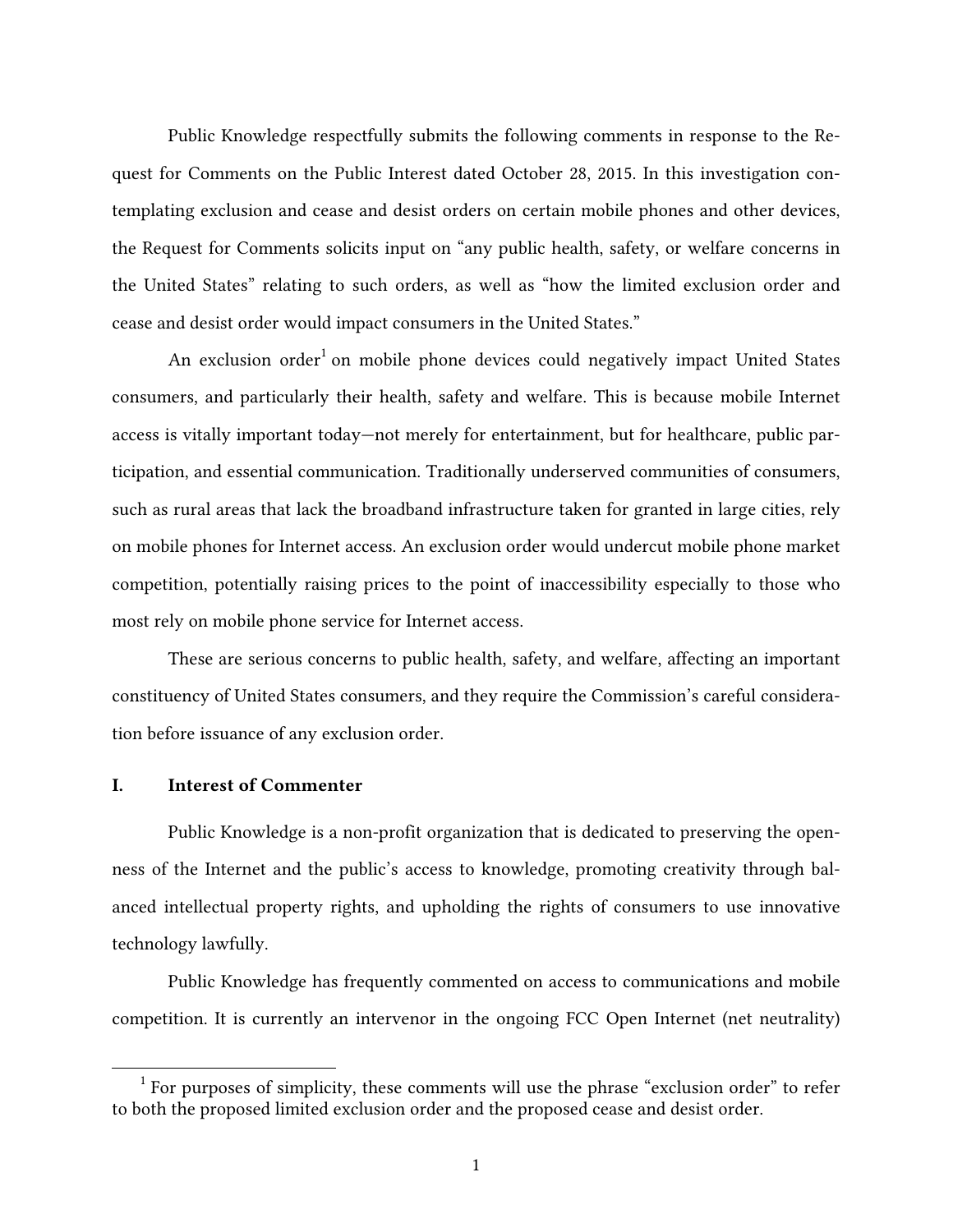litigation. It also regularly comments and participates in antitrust investigations relating to telecommunications services, such as the now-failed merger between Comcast and Time Warner.

## II. Many Traditionally Disadvantaged Communities Rely on Mobile Phone Service as Their Only Internet Connection, and Thus Have the Most to Lose from an Uncompetitive Mobile Phone Market

A strongly competitive market in mobile phones is essential to traditionally disadvantaged communities of United States consumers. Those consumers often depend on mobile service as their sole method of accessing the Internet, and so reducing consumer choice and raising the cost of mobile phone devices would most seriously impact those consumers.

Mobile service is the only on-ramp to the Internet for many rural, low-income, and traditionally marginalized communities.<sup>2</sup> Among adults living in poverty, 56% rely solely on wireless telephones. $^3$  Similarly, the FCC finds that 53% of rural Americans and 63% of those on tribal lands lack adequate broadband service, compared to only 8% lacking such service in urban areas.<sup>4</sup> Thus, the FCC has said that "[w]ireless services have taken on particular importance to low-income consumers, who are more likely to reside in wireless-only households than consumers at higher income levels."<sup>5</sup>

Guaranteeing consumer choice in the mobile device market will promote competition, keep prices down, and protect important rights and interests of these American consumers. An exclusion order, which potentially does the opposite of these, potentially poses the greatest threat to many populations to whom the Internet has arguably been of the most benefit.

 $2$  Inquiry Concerning the Deployment of Advanced Telecommunications Capability to All Americans in a Reasonable and Timely Fashion, GN Docket No. 11-121, *Eighth Broadband Access Report*, FCC 12-90 (August 21, 2012). <sup>3</sup> Steven J. Blumberg & Julian V. Luke, *Wireless Substitution: Early Release of Estimates From* 

*the National Health Interviews Survey, July-December 2013*, at 3, National Health Interview Survey (2014), http://www.cdc.gov/nchs/data/nhis/earlyrelease/wireless201407.pdf. <sup>4</sup> *See* Fed. Commc'ns Comm'n, *Broadband Availability in America* 3 (Jan. 30, 2015), https://

apps.fcc.gov/edocs\_public/attachmatch/DOC-331734A1.pdf. <sup>5</sup> Report and Order and Further Notice of Proposed Rulemaking, *In re Lifeline and Link Up* 

*Reform and Modernization*, 27 F.C.C. Rcd. 6656, para. 21 (Feb. 6, 2012).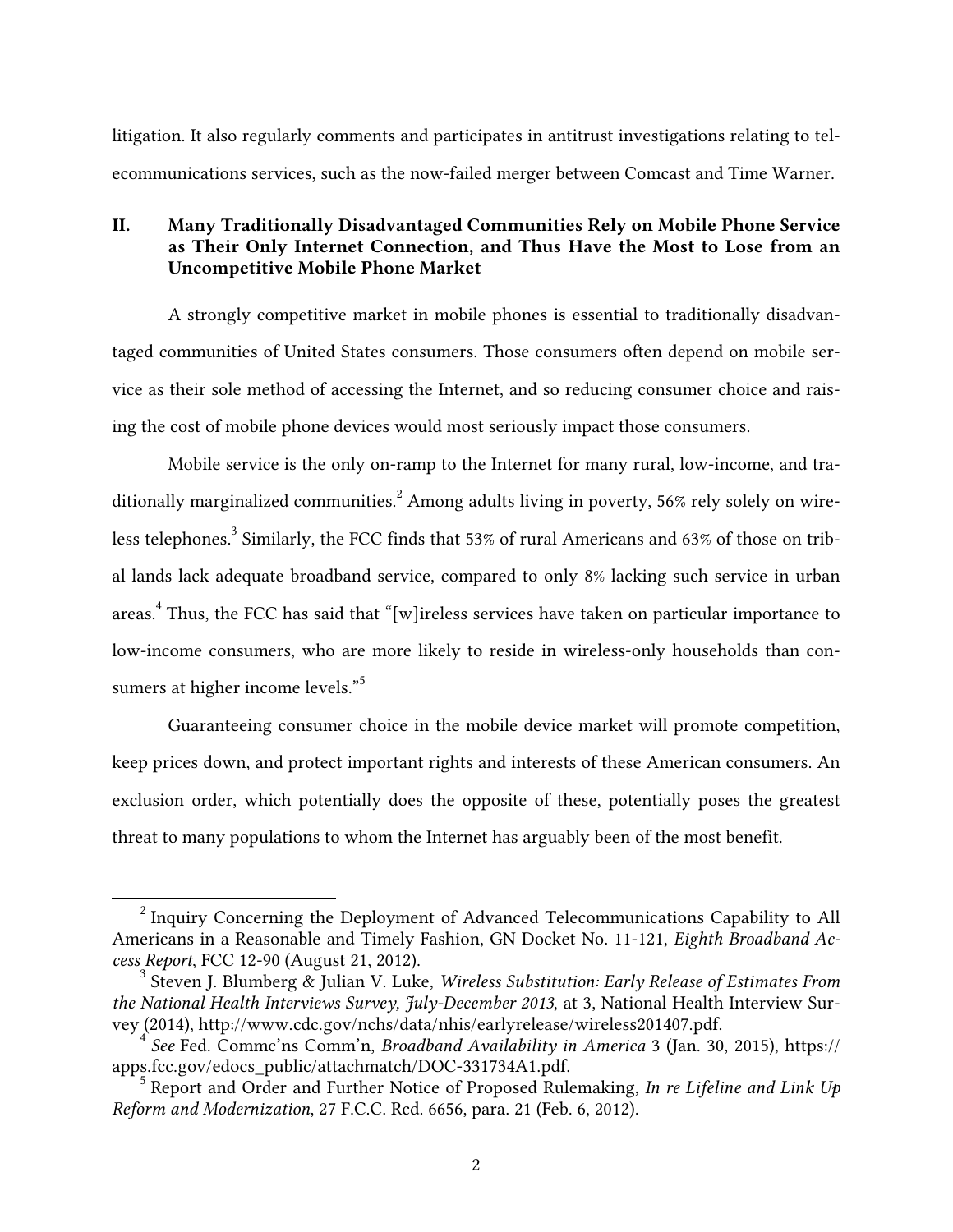III. Internet Access is Essential to Public Health, Safety, and Welfare, and Exclusion of Mobile Phones Could Cut Off That Essential Access

The negative impact of an exclusion order on traditionally disadvantaged United States consumers is further underscored by the importance of Internet access to such consumers.

Basic services have shifted to the Internet as a primary medium. The Internet is one of "the dominant technological tools in American workplaces."<sup>6</sup> It opens the doors of knowledge to millions of students.<sup>7</sup> It "allows people to give voice to their democratic aspirations."<sup>8</sup> And perhaps most importantly, it is becoming the platform for essential public services like voter registration, filing of taxes, health care records, and even 911 emergency services.<sup>9</sup>

It should thus come as no surprise that a multinational study found that "computer and internet technologies are increasingly crucial resources for functioning in today's society."<sup>10</sup> Federal Circuit Judge O'Malley recently described the Internet as "arguably the most important innovation in communications in a generation" and "one of the most important aspects of modern-day life."<sup>11</sup> President Obama more succinctly put it: "the Internet is not a luxury, it's a necessity."12

 <sup>6</sup> Kristen Purcell & Lee Rainie, Pew Research Ctr., *Technology's Impact on Workers* 5 (2014), http://www.pewinternet.org/2014/12/30/technologys-impact-on-workers/. <sup>7</sup> Tamar Lewin, *College of Future Could Be Come One, Come All*, N.Y. Times, Nov. 19, 2012,

at A1, *available at* http://www.nytimes.com/2012/11/20/education/colleges-turn-to-crowdsourcing-courses.html. <sup>8</sup> *OECD Council Recommendation on Principles for Internet Policy Making* 5 (2011), *available* 

*at* http://www.oecd.org/internet/ieconomy/49258588.pdf. <sup>9</sup> *See* Pew Charitable Trusts, *Online Voter Registration: Trends in Development and Implemen-*

*tation* (2015), *available at* http://www.pewtrusts.org/~/media/assets/2015/05/ovr\_2015\_brief. pdf; *More Taxpayers Filing from Home Computers in 2014, Many Taxpayers Eligible to Use Free File*, Internal Revenue Service (Mar. 13, 2014), https://www.irs.gov/uac/Newsroom/More-Taxpayers-Filing-from-Home-Computers-in-2014--Many-Taxpayers-Eligible-to-Use-Free-File; Susan S. Woods et al., *Patient Experiences With Full Electronic Access to Health Records and Clinical Notes Through the My HealtheVet Personal Health Record Pilot: Qualitative Study*, 15(3) J. Med. Internet Res. e65 (2013); *E911 Requirements for IP-Enabled Services*, 70 Fed. Reg. 37273 (FCC June 29, 2005) (implementing rules for 911 emergency service over Voice-over-IP services).

<sup>&</sup>lt;sup>10</sup> Araba Sey et al., *Connecting People for Development: Why Public Access ICTs Matter* 26, 28 (2013), http://tascha.uw.edu/publications/connecting-people-for-development. <sup>11</sup> *ClearCorrect Operating, LLC v. Int'l Trade Comm'n*, No. 14-1527, slip op. at 2 (Nov. 10,

<sup>2015) (</sup>O'Malley, J., concurring) (quoting *Comcast Corp. v. FCC*, 600 F.3d 642, 661 (D.C. Cir.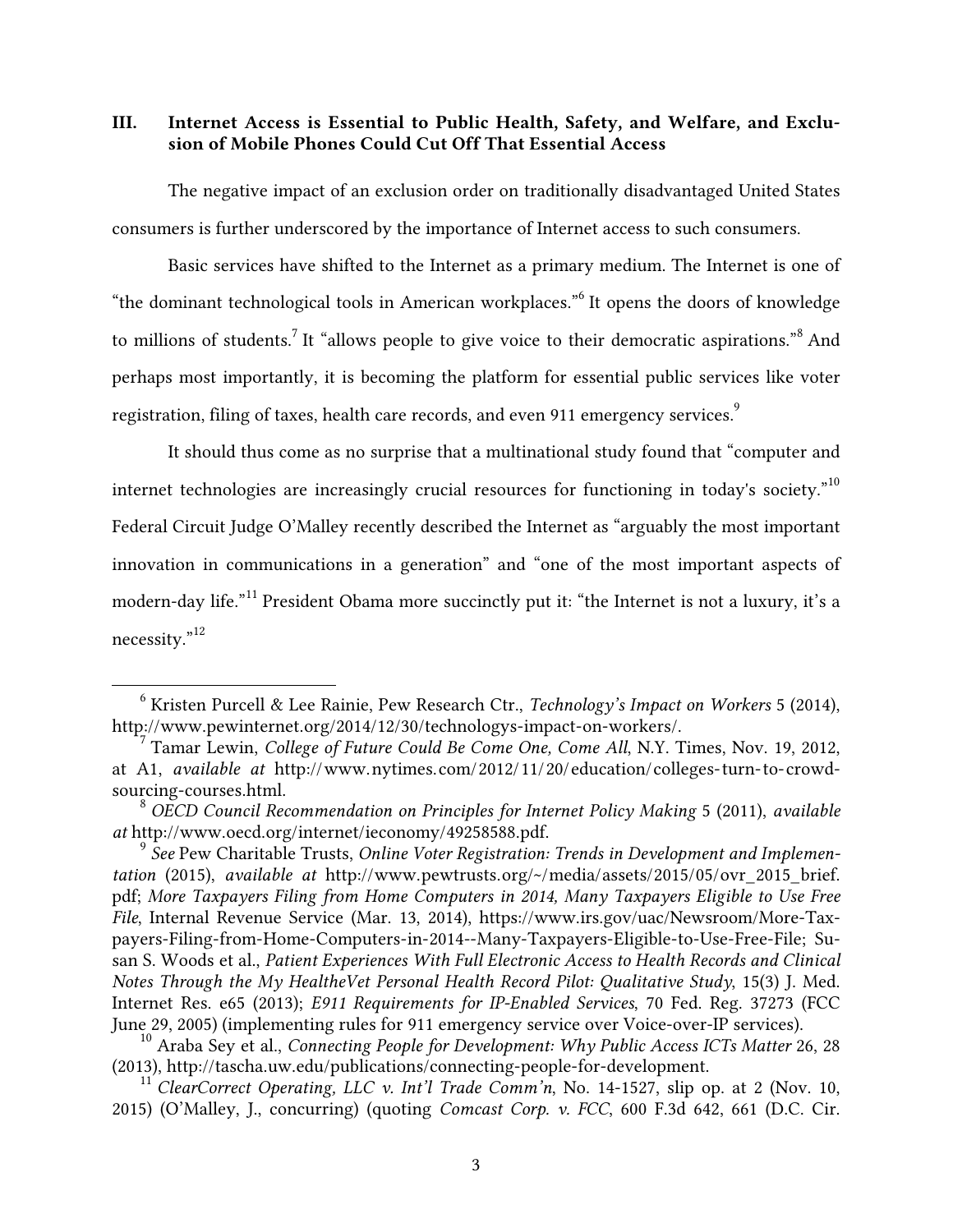Furthermore, with respect to the traditionally disadvantaged communities discussed above, a World Bank report found "considerable evidence to suggest that the economic and social benefit of mobile telephony will be highest in rural areas."<sup>13</sup> Of particular relevance to public health, safety, and welfare: that report found that mobile phones in such areas can facilitate "aiding disaster relief; enabling the dissemination of . . . educational and health information, and promoting social capital and social cohesion."<sup>14</sup>

It is against this backdrop that the Commission must evaluate the proposed exclusion and cease and desist orders, orders that have the potential consequence of pulling the essential service of Internet access out of reach from traditionally disadvantaged consumers.

# IV. The Commission's Previous Reasons for Rejecting These Public Interest Concerns Are Erroneous

The Commission has previously rejected similar arguments about these traditionally disadvantaged consumers on the theory that "the needs of such users can be met by noninfringing alternatives."15 But this simply misses the mark.

The problem for such consumers is not whether alternatives are available, but whether alternatives will be affordable. Simple economics dictates that excluding some products from sale will drive up prices, potentially putting those products out of reach of the populations described above. Affordability, not availability, should be the benchmark for the Commission's public interest analysis here.

2010)).

 $\overline{a}$ 

Remarks During the ConnectHome Initiative at Durant High School in Durant, Oklahoma, 2015 Daily Comp. Pres. Doc. No. 497, at 2 (July 15, 2015), *available at* http://www.gpo.gov/ fdsys/pkg/DCPD-201500497/pdf/DCPD-201500497.pdf. <sup>13</sup> Asheeta Bhavnani et al., *The Role of Mobile Phones in Sustainable Rural Poverty Reduction*

<sup>20 (2008),</sup> *available at* http://documents.worldbank.org/curated/en/2008/06/9665086/role-mobile-phones-sustainable-rural-poverty-reduction.<br><sup>14</sup> *Id.* at 18 (internal numbering omitted).<br><sup>15</sup> *In re Certain Electronic Digital Media Devices and Components Thereof*, Inv. No. 337-TA-

<sup>796,</sup> slip op. at 114 (2013).